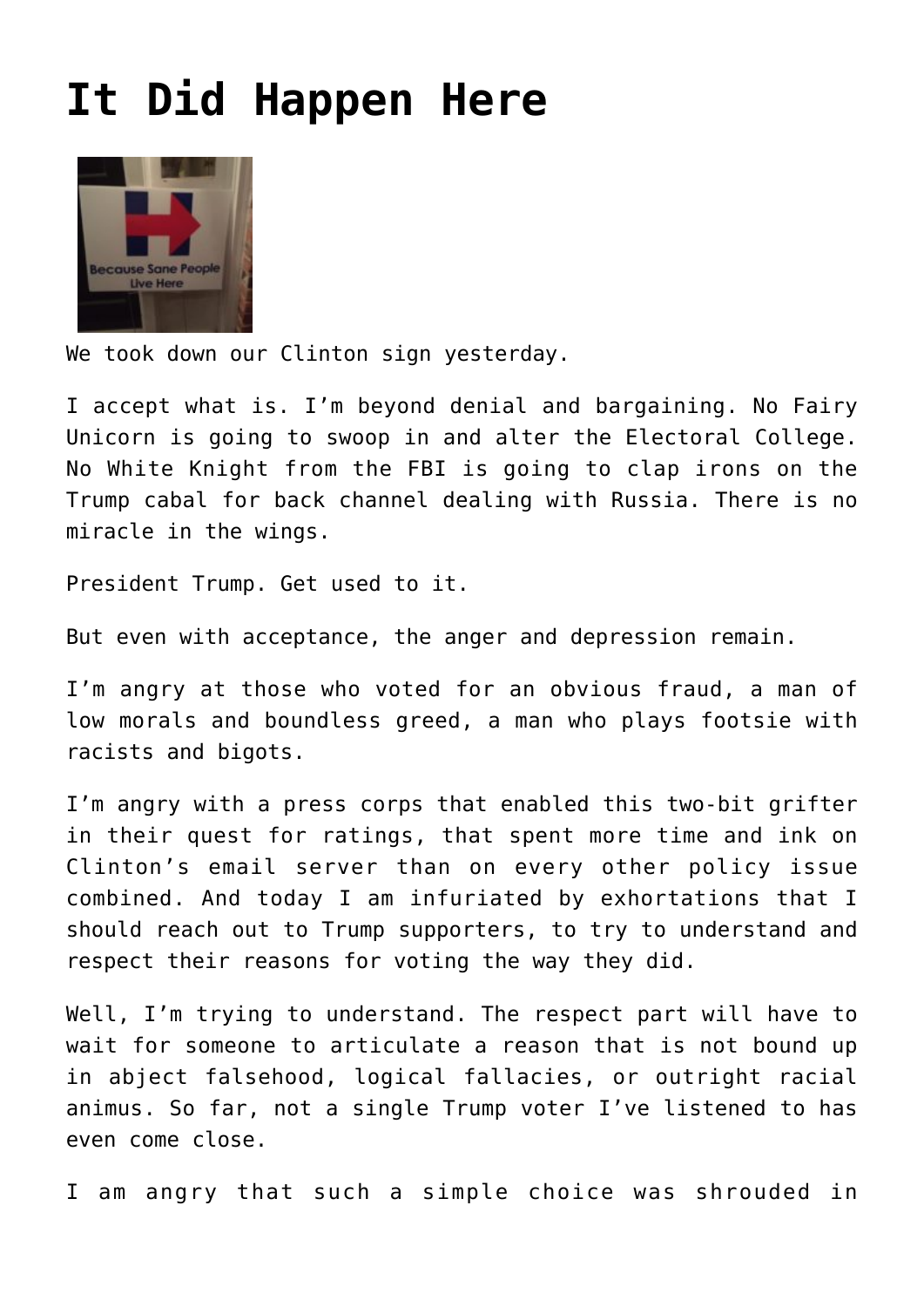overthinking and fantasy. It really should not have mattered who the Democratic nominee was. Decent people vote against a racist, misogynist, lying fear monger. Period. How goddam hard is that?

Back in 1991, when David Duke first took off his pointy white cap and ran for governor of Louisiana, convicted felon Edwin Edwards ran against him. The bumper stickers read: "Vote for the Crook. It's Important." The voters understood. Anything was better than a Klansman. Edwards won.

This year, David Duke crawled out from his rock and ran for Senate. And endorsed Trump. And crowed that "Trump's agenda is our agenda". Trump winked and nodded and claimed to not know who David Duke was. The Klan endorsed Trump. The neo-Nazis, the alt-right, they endorsed Trump. Trump was Taking America Back, just like they have been trying to do all these years.

And the KKK is holding a Trump victory parade this weekend in North Carolina. In 2016. Welcome to Trumpland.

All this country needed to do was vote against the racist and his enthusiastic followers. That was apparently too much to ask. No matter the rationale, this is who the Trump voter endorsed: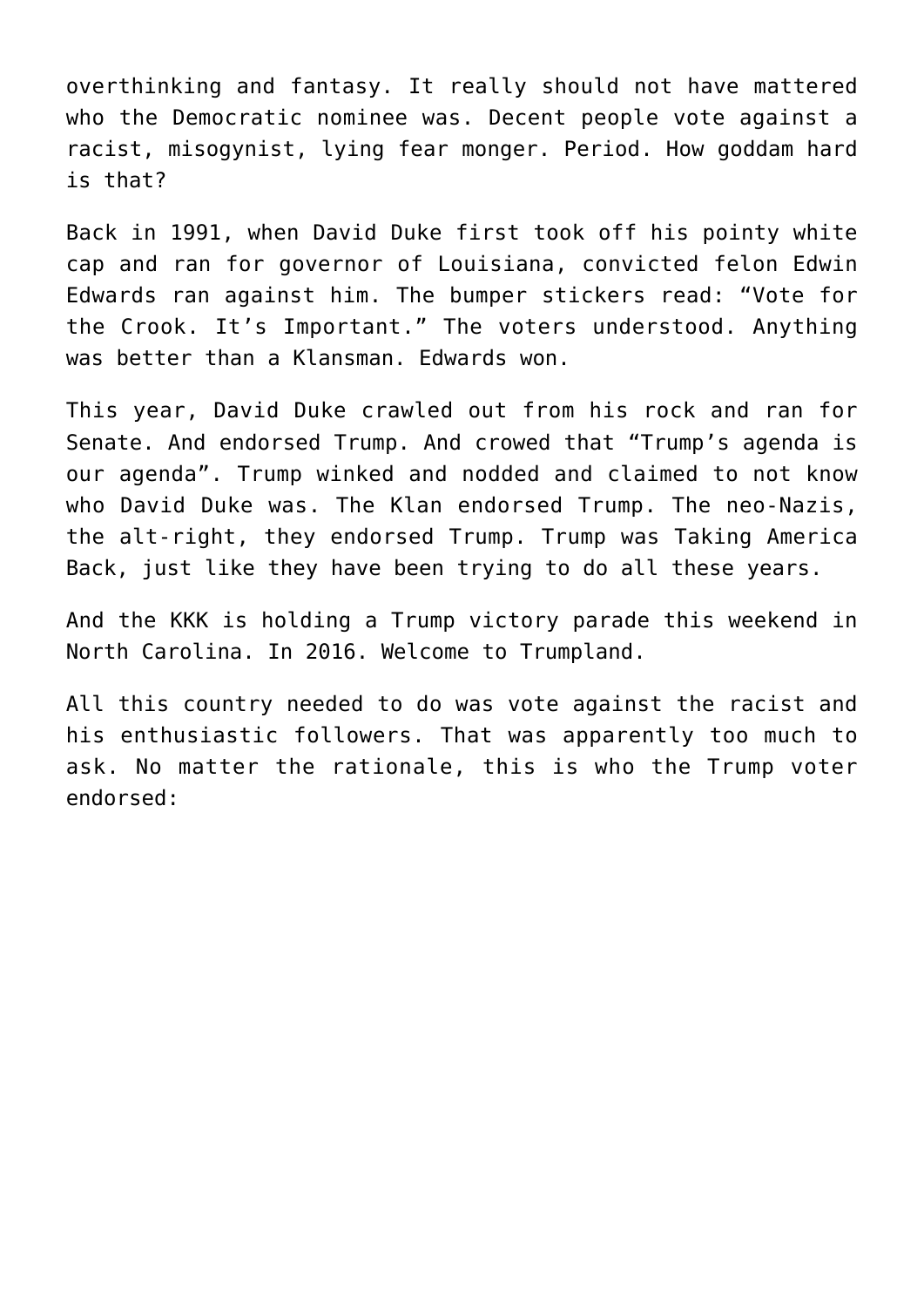

## And these folks:



I am angry because people I know, and people in my family, voted for these people. The rationale may be gussied up in talk about values, or economic insecurity, or because Obama was coming for their guns. Maybe people just don't "trust"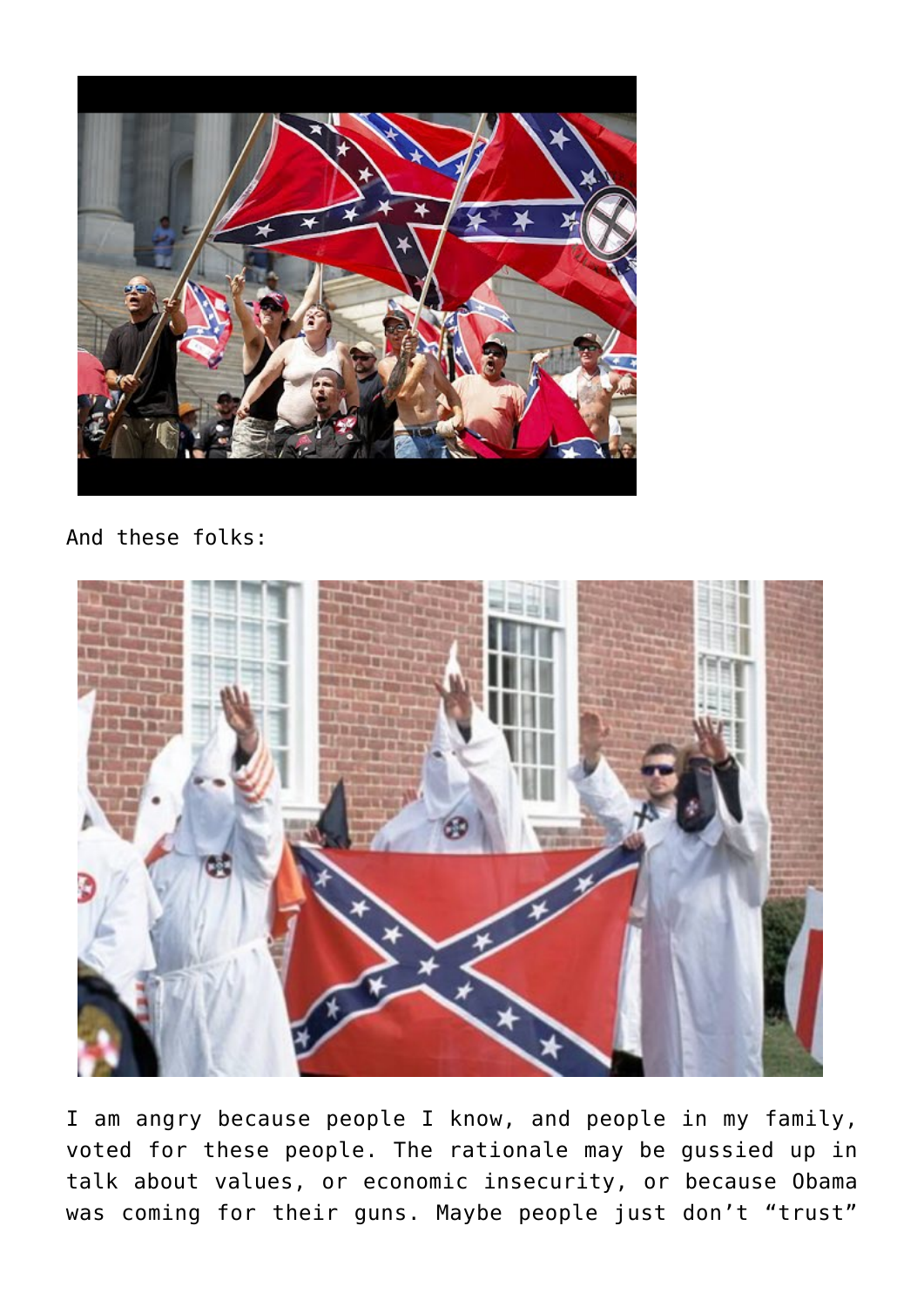Hillary Clinton because emails something Benghazi. But that's all noise masking the real signal: these voters, including many of my friends and family, have given the hate crowd a resounding thumbs up.

Worse: these knuckle draggers know it, and they are ready to act on their long-held and cherished beliefs about their "heritage". The mask is off. The meanest among us need no longer fear the jackbooted thugs of political correctness, a term that seems to really just mean "don't be such a dick to people", but which the throwback crowd finds an intolerable intrusion on their God-given right to "say what they really mean".



Already, the first glimmers of life in Trumpland are coming into focus. It ain't pretty. A rough beast has been set loose. School children are chanting "build that wall" in class. Children of color are being told to "start packing [their] bags" to "go back where you came from". It's happening right here, in my little island of liberal sanity. It's happening all over the country.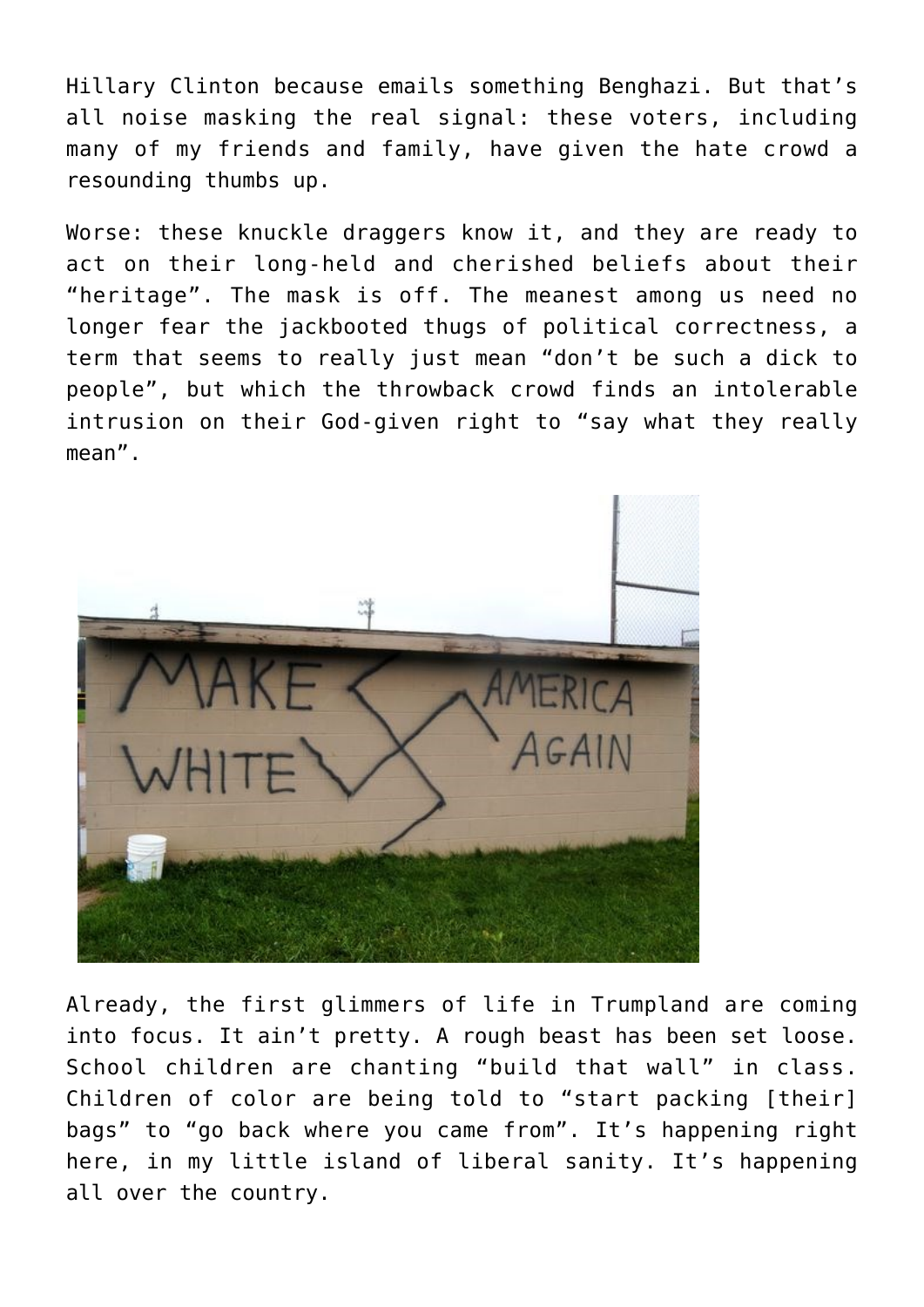My anger is impotent. Nothing about it feels empowering or productive. "We" are outnumbered and the balance of power is exaggeratedly against the values we hold dear. It just feels depressing. Their anger has been given license. A savage darkness is upon the land.

"Time" executed its annual "fall back" maneuver over the weekend. Not yet 5 p.m. and dusk is creeping in. The days are shorter. Trees are going bare, plants browning and withdrawing. The weather here in the Panhandle has turned decidedly brisk, dry and dusty with predominant cloudiness.

We are deep into the autumn, the season aka Fall, and there is a heartless winter close on its heels. It is the twilight of a year that has been filled with capricious cruelty from the start, laying low a parade of heroes and legends, a reaper's roll call that framed this election with an appropriately morbid echo. This week, hope died for millions of people. It is the greatest loss yet.

Today is Veteran's Day, a day where we thank those who have served for all they have sacrificed for this Nation. It's a day to remind us that we have, collectively and historically, faced many dark hours and survived – some of us – to tell the tale.

It is also a day to recall that many did not survive, that some events are so benighted that we can be sure people will suffer and die. The calendar will cycle round, but I fear that the political climate is going to get much worse before it gets better. Coming off of eight years of actual progress, this is a bitter damn pill.

I hope I'm just being a drama king here. I hope that some spark of inclusiveness, tolerance, and kindness emerges in the nation's Trumpian soul, but we know none of that is coming.

Wednesday evening we went out for a bite and found ourselves among friends (and not the Trump-voting kind). It reminded us